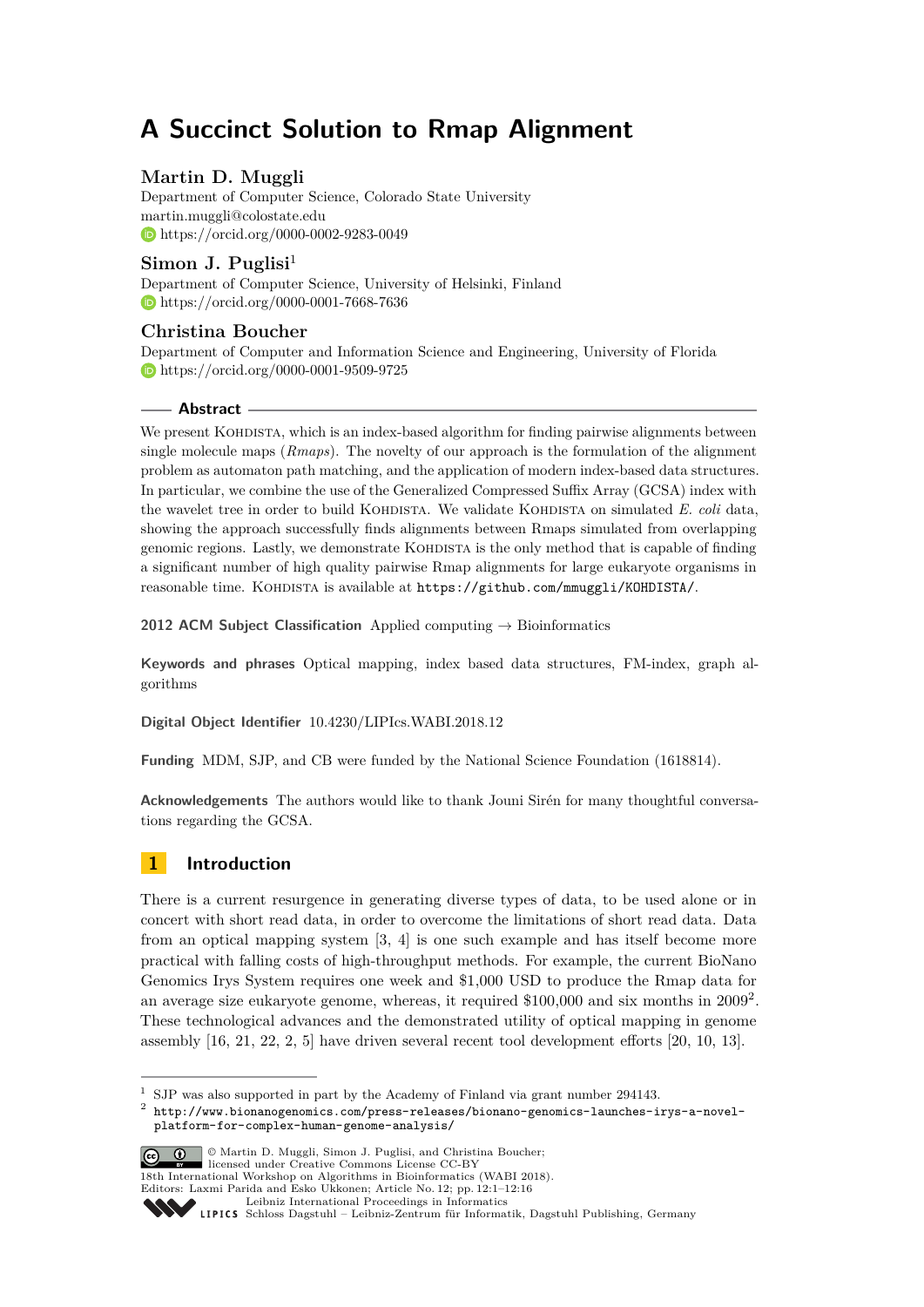# **12:2 A Succinct Solution to Rmap Alignment**

Genome-wide optical maps are ordered high-resolution restriction maps that give the position of occurrence of restriction cut sites corresponding to one or more restriction enzymes. These genome-wide optical maps are assembled using an overlap-layout-consensus approach using raw optical map data, which are referred to as *Rmaps*. Hence, Rmaps are akin to reads in genome sequencing. To date, however, there is no efficient, non-proprietary method for finding pairwise alignments between Rmaps, which is the first step in assembling genome-wide maps.

Several existing methods are superficially applicable to Rmap pairwise alignments but all programs either struggle to scale to even moderate size genomes or require significant further adaptation to the problem. Several methods exhaustively evaluate all pairs of Rmaps using dynamic programming. One of these is the method of Valouev et al. [\[19\]](#page-12-3), which is capable of solving the problem exactly but requires over 100,000 CPU hours to compute the alignments for rice [\[18\]](#page-12-4). The others are SOMA [\[15\]](#page-11-7) and MalignerDP [\[13\]](#page-11-6) which are designed only for semi-global alignments instead of overlap alignments, which are required for assembly.

Other methods reduce the number of map pairs to be individually considered by initially finding seed matches and then extending them through more intensive work. These include OMBlast [\[10\]](#page-11-5), OPTIMA [\[20\]](#page-12-2), and MalignerIX [\[13\]](#page-11-6). These, along with MalignerDP, were designed for a related alignment problem of aligning consensus data but cannot consistently find high quality Rmap pairwise alignments in reasonable time as we show later. This is unsurprising since these methods were designed for either already assembled optical maps or *in silico* digested sequence data for one of their inputs, both having a lower error rate than Rmap data.

**Our contributions.** In this paper, we present a fast, error-tolerant method for performing pairwise Rmap alignment that makes use of a novel FM-index based data structure. Although the FM-index can naturally be applied to short read alignment [\[11,](#page-11-8) [9\]](#page-11-9), it is nontrivial to apply it to Rmap alignment. The difficulty arises from: (1) the abundance of missing or false cut sites, (2) the fragment sizes require inexact fragment-fragment matches (e.g. 1,547 bp and 1,503 bp represent the same fragment), (3) the Rmap sequence alphabet consists of all unique fragment sizes and is so extremely large (e.g., over 16,000 symbols for the goat genome). The second two challenges render inefficient the standard FM-index backward search algorithm, which excels at exact matching over small alphabets. The first (and most-notable) challenge requires a more complex index-based data structure be used to create an aligner that is robust for insertion and deletion of cut sites. To overcome the mismatch cut site challenge while still accommodating the other two, we develop KOHDISTA, an index-based Rmap alignment program that is capable of finding all pairwise alignments in large eukaryote organisms.

We first abstract the problem to that of approximate-path matching in a directed acyclic graph (DAG). The KOHDISTA method then indexes a set of Rmaps represented as a DAG, using a modified form of the *generalized compressed suffix array (GCSA)*, which is a variant of the FM-index developed by Siren et al. [\[17\]](#page-12-5). The principle insight of our work is that while GCSA is able to efficiently match all similar paths concurrently, it was designed for indexing variations observed in a collection of sequences. In contrast, our work indexes variations that are instead speculative, based on the Rmap error profile. Lastly, we demonstrate that challenges posed by the inexact fragment sizes and alphabet size can be overcome, specifically in the context of the GCSA, via careful use of a wavelet tree [\[7,](#page-11-10) [14\]](#page-11-11).

We verify our approach on simulated *E. coli* Rmap data by showing that KOHDISTA achieves similar sensitivity and specificity to Valouev et al., and with more permissive alignment acceptance criteria 90% of Rmap pairs simulated from overlapping genomic regions.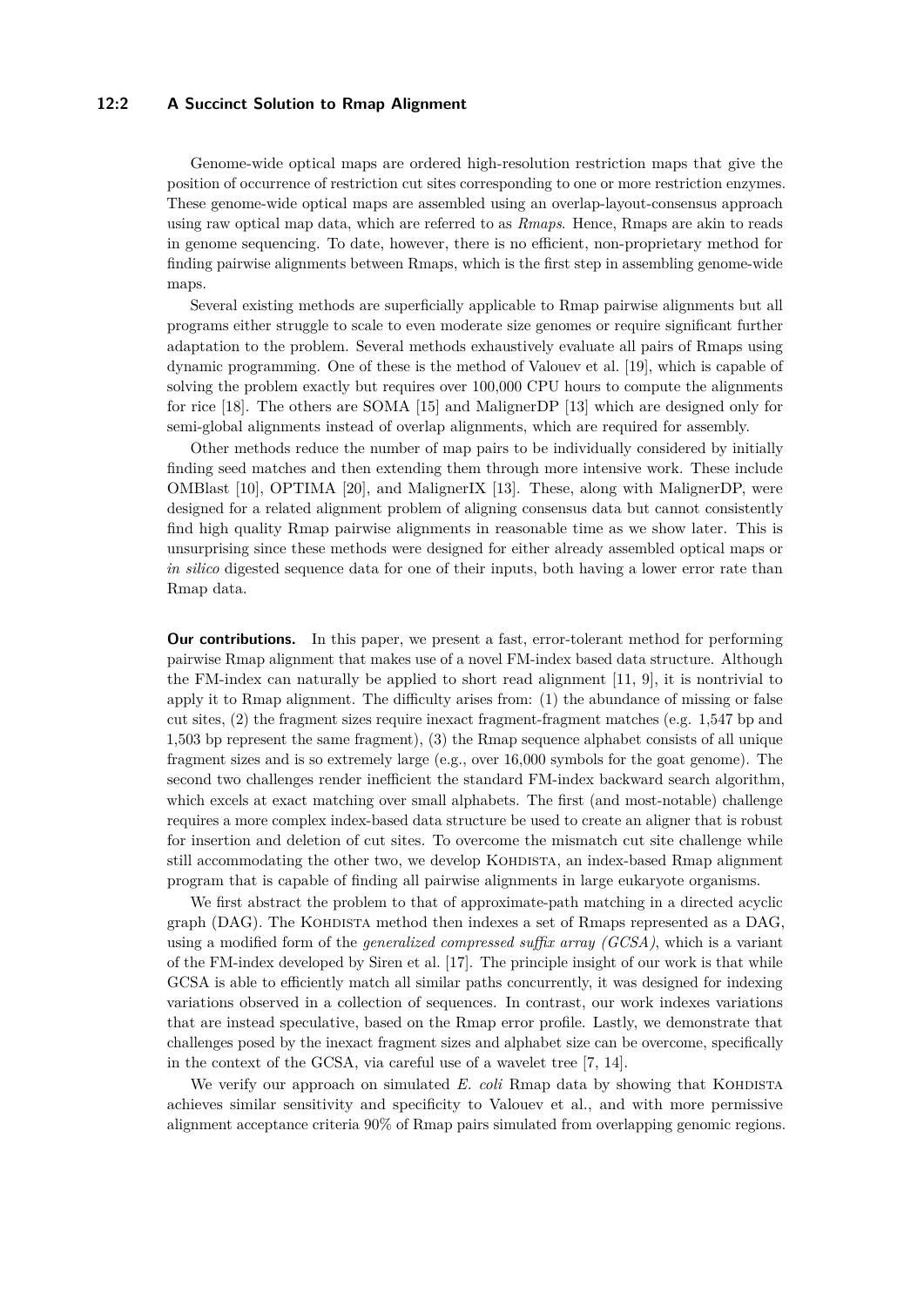#### **M. D. Muggli, S. J. Puglisi, and C. Boucher 12:3** 12:3

We also show the utility of our approach on larger eukaryote genomes by demonstrating that existing published methods require more than 151 hours of CPU time to find all pairwise alignments in the plum Rmap data; whereas, KOHDISTA requires 31 hours. Thus, we present the first fully-indexed method capable of finding all match patterns in the pairwise Rmap alignment problem.

# **2 Background**

Throughout we consider a string (or sequence)  $S = S[1..n] = S[1]S[2] \dots S[n]$  of  $|S| = n$ symbols drawn from the alphabet  $[1..\sigma]$ . For  $i = 1, \ldots, n$  we write  $S[i..n]$  to denote the *suffix* of *S* of length  $n - i + 1$ , that is  $S[i..n] = S[i]S[i+1] \dots S[n]$ , and  $S[1..i]$  to denote the *prefix* of *S* of length *i*.  $S[i..j]$  is the *substring*  $S[i]S[i+1] \ldots S[j]$  of *S* that starts at position *i* and ends at *j*. Given a sequence  $S[1, n]$  over an alphabet  $\Sigma = \{1, \ldots, \sigma\}$ , a character  $c \in \Sigma$ , and integers *i*,*j*, rank<sub>*c*</sub>(*S*, *i*) is the number of times that *c* appears in  $S[1, i]$ , and select<sub>*c*</sub>(*S*, *j*) is the position of the *j*-th occurrence of *c* in *S*.

**Overview of Optical Mapping.** From a computer science viewpoint, restriction mapping (by optical or other means) can be seen as a process that takes in two sequences: a genome  $A[1, n]$ and a restriction enzyme's recognition sequence B[1*, b*], and produces an array (sequence) of integers C, the *genome restriction map*, which we define as follows. First define the array of integers  $C[1, m]$  where  $C[i] = j$  if and only if  $A[j..j + b] = B$  is the *i*th occurrence of B in A. Then  $R[i] = (C[i] - C[i-1])$ , with  $R[1] = C[1] - 1$ . In words, R contains the distance between occurrences of B in A. For example, if we let B be act and  $A =$  atacttactggactactaaact then we would have  $C = 3, 7, 12, 15, 20$  and  $R = 2, 4, 5, 3, 5$ . In reality, R is a consensus sequence formed from millions of erroneous Rmap sequences. The optical mapping system produces millions of Rmaps for a single genome. It is performed on many cells of an organism and for each cell there are thousands of Rmaps (each at least 250 Kbp in length in publicly available data). The Rmaps are then assembled to produce a genome-wide optical map. Like the final R sequence, each Rmap is an array of lengths — or fragment sizes — between occurrences of B in A.

There are three types of errors that an Rmap (and hence with lower magnitude and frequency, also the consensus map) can contain: (1) missing and false cuts, which are caused by an enzyme not cleaving at a specific site, or by random breaks in the DNA molecule, respectively; (2) missing fragments that are caused by *desorption*, where small (*<* 1 Kbp ) fragments are lost and so not detected by the imaging system; and (3) inaccuracy in the fragment size due to varying fluorescent dye adhesion to the DNA and other limitations of the imaging process. Continuing again with the example above where  $R = 2, 4, 5, 3, 5$  is the error-free Rmap: an example of an Rmap with the first type of error could be  $R' = 6, 5, 3, 5$ (the first cut site is missing so the fragment sizes 2, and 4 are summed to become 6 in  $\mathsf{R}'$ ); an example of a Rmap with the second type of error would be  $R'' = 2, 4, 3, 5$  (the third fragment is missing); and lastly, the third type of error could be illustrated by  $R''' = 2, 4, 7, 3, 5$  (the size of the third fragment is inaccurately given).

**Frequency of Errors.** In the optical mapping system, there is a 20% probability that a cut site is missed and a 0.15% probability of a false break per Kbp, i.e., error type (1) occurs in a fragment. Popular restiction enzymes in optical mapping experiments recognize a 6 bp sequence giving an expected cutting density of 1 per 4096 bp. At this cutting density, false breaks are less common than missing restriction sites (approx. 0*.*25 ∗ *.*2 = *.*05 for missing sites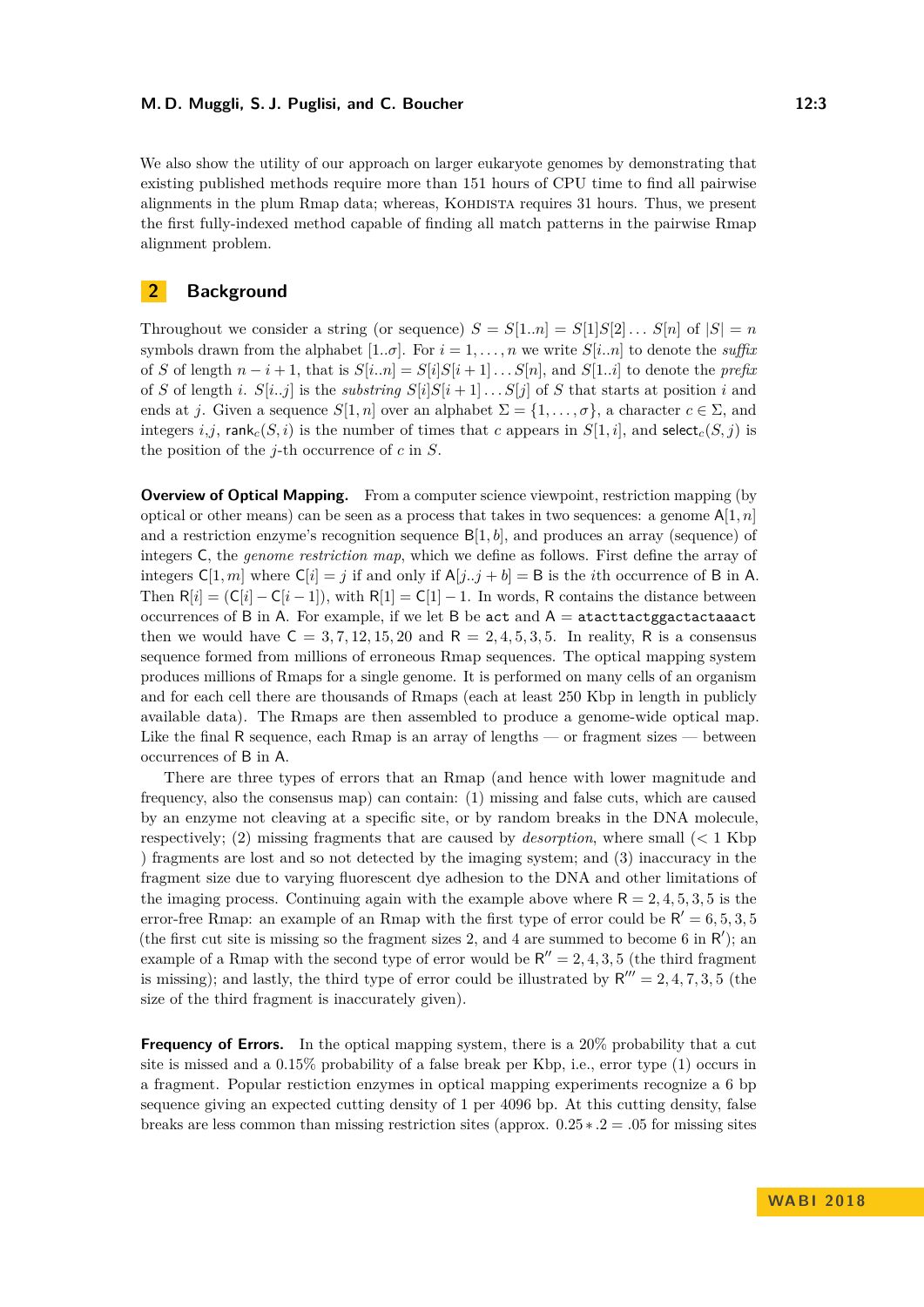#### **12:4 A Succinct Solution to Rmap Alignment**

vs. 0.0015 for false sites per bp). The inaccuracy of the fragment sizes, i.e, error type (3), follows a normal distribution with mean and variance assumed to be 0 bp and  $\ell \sigma^2$  ( $\sigma = .58$ ) kbp), respectively [\[19\]](#page-12-3).

**Suffix Arrays, BWT and Backward Search.** The suffix array [\[12\]](#page-11-12) SA<sub>X</sub> (we drop subscripts when they are clear from the context) of a sequence X is an array SA[1*..n*] which contains a permutation of the integers  $[1..n]$  such that  $X[SA[1].n] < X[SA[2].n] < \cdots < X[SA[n].n]$ . In other words,  $SA[j] = i$  iff  $X[i..n]$  is the *j*<sup>th</sup> suffix of X in lexicographic order. For a sequence Y, the Y-interval in the suffix array  $SA<sub>X</sub>$  is the interval  $SA[s..e]$  that contains all suffixes having Y as a prefix. The Y-interval is a representation of the occurrences of Y in X. For a character *c* and a sequence Y, the computation of *c*Y-interval from Y-interval is called a *left extension*.

The Burrows-Wheeler Transform BWT $[1..n]$  is a permutation of X such that BWT $[i]$  =  $X[SA[i] - 1]$  if  $SA[i] > 1$  and \$ otherwise [\[1\]](#page-11-13). We also define  $LF[i] = j$  iff  $SA[j] = SA[i] - 1$ , except when  $SA[i] = 1$ , in which case  $LF[i] = I$ , where  $SA[I] = n$ . Ferragina and Manzini [\[6\]](#page-11-14) linked BWT and SA in the following way. Let  $C[c]$ , for symbol *c*, be the number of symbols in X lexicographically smaller than *c*. The function  $rank(X, c, i)$ , for sequence X, symbol *c*, and integer *i*, returns the number of occurrences of *c* in  $X[1..i]$ . It is well known that  $LF[i]$  $C[BWT[i]] + rank(BWT, BWT[i], i)$ . Furthermore, we can compute the left extension using C and rank. If  $SA[s..e]$  is the Y-interval, then  $SA[Cl]$  + rank(BWT, c, s),  $Cl]$  + rank(BWT, c, e)] is the *c*Y-interval. This is called *backward search* [\[6\]](#page-11-14), and a data structure supporting it is called an *FM-index*.

To support rank queries in backward search, a data structure called a *wavelet tree* (see [\[7\]](#page-11-10)) can be used. It occupies  $n \log \sigma + o(n \log \sigma)$  bits of space and supports rank queries in  $O(\log \sigma)$ time. Wavelet trees also support a variety of more complex queries on the underlying string efficiently (see, e.g. [\[7\]](#page-11-10)). One such query we will use in this paper is to return the set *X* of distinct symbols occurring in  $S[i, j]$ , which takes  $O(|X| \log \sigma)$  time.

# **3 The Pairwise Rmap Alignment Problem**

Given a genome  $A[1, n]$  and a restriction enzyme's recognition sequence  $B[1, b]$ , the optical mapping system produces Rmaps, which are arrays of lengths—or fragment sizes—between occurrences of B in A. The background section provides details on the optical mapping process. Producing Rmap data is an error prone process. Thus, three types of errors can occur: (1) missing and false cuts that delimit fragments; (2) missing fragments; and (3) inaccuracy in the fragment sizes. For example, let  $R = 2, 4, 5, 3, 5$  be an error-free Rmap, then an example of an Rmap with the first type of error could be  $R' = 6, 5, 3, 5$  (the first cut site is missing so the fragment sizes 2, and 4 are summed to become 6 in  $R'$ ); an example of a Rmap with the second type of error would be  $R'' = 2, 4, 3, 5$  (the third fragment is missing); and lastly, the third type of error could be illustrated by  $R''' = 2, 4, 7, 3, 5$  (the size of the third fragment is inaccurately given)

The pairwise Rmap alignment problem aims to align one Rmap (the *query*) R*<sup>q</sup>* against the set of all other Rmaps in the dataset (the *target*). We denote the target database as  $R_1 \ldots R_n$ , where each  $R_i$  is a sequence of  $m_i$  fragment sizes, i.e,  $R_i = [f_{i1},..,f_{im_i}]$ . An alignment between two Rmaps is a relation between them comprising groups of zero or more consecutive fragment sizes in one Rmap associated with groups of zero or more consecutive fragments in the other. For example, given  $R_i = [4, 5, 10, 9, 3]$  and  $R_i = [10, 9, 11]$  one possible alignment is {[4*,* 5]*,* [10]}*,* {[10]*,* [9]}*,* {[9]*,* [11]}*,* {[3]*,* []}. A group may contain more than one fragment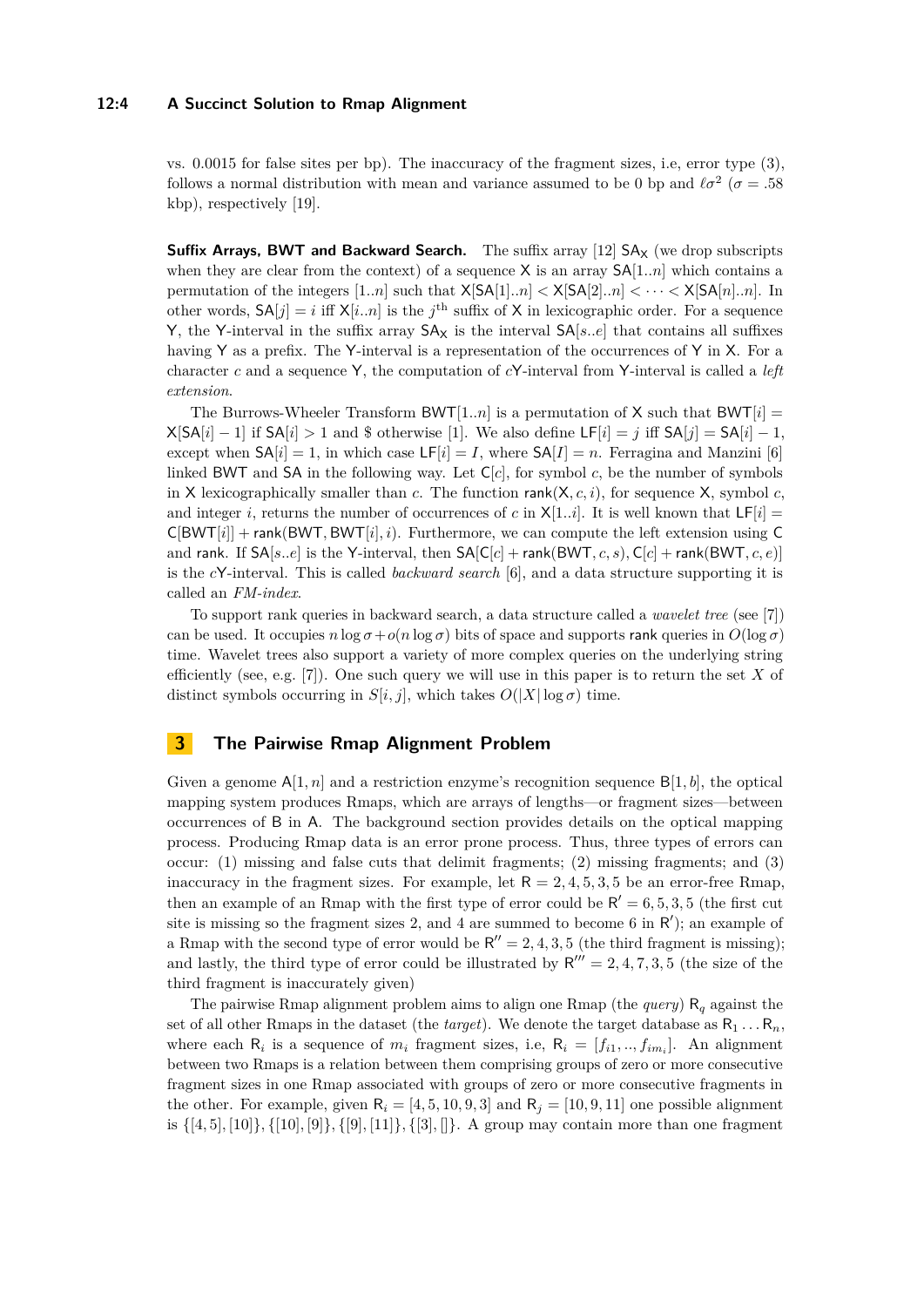#### **M. D. Muggli, S. J. Puglisi, and C. Boucher 12:5** 12:5

(e.g. [4*,* 5]) when the restriction site delimiting the fragments is absent in the corresponding group of the other Rmap (e.g  $[10]$ ). This can occur if there is a false restriction site in one Rmap, or there is a missing restriction site in the other. Since we cannot tell from only two Rmaps which of these scenarios occurred, for the purpose of our remaining discussion it will be sufficient to consider only the scenario of missed (undigested) restriction sites.

# **4 Methods**

We now describe the algorithm behind KOHDISTA. Three main insights enable our indexbased aligner for Rmap data: 1) abstraction of the alignment problem to a finite automaton; 2) use of the GCSA for storing and querying the automaton; and 3) modification of backward search to use a wavelet tree in specific ways to account for the Rmap error profile.

### **4.1 Finite Automaton**

Continuing with the example in the background section, we want to align  $R' = 6, 5, 3, 5$  to  $R''' = 2, 4, 7, 3, 5$  and vice versa. To accomplish this we cast the Rmap alignment problem to that of matching paths in a finite automaton. A finite automaton is a directed, labeled graph that defines a *language*, or a specific set of sequences composed of vertex labels. A sequence is recognized by an automaton if it contains a matching path: a consecutive sequence of vertex labels equal to the sequence. We represent the target Rmaps as an automaton and the query as a path in this context.

The automaton for our target Rmaps can be constructed as follows. First concatenate the  $R_1 \ldots R_n$  together into a single sequence with each Rmap separated by a special symbol which will not match any query symbol. Let  $R^*$  denote this concatenated sequence. Hence,  $\mathsf{R}^* = [f_{11}, ..., f_{1m_1}, ..., f_{n1}, ..., f_{nm_n}]$ . Then, construct an initial finite automaton  $\mathsf{A} = (V, E)$ for  $\mathsf{R}^*$  by creating a set of vertices  $v_1^i \dots v_m^i$ , one vertex labeled with each fragment length and edges connecting them.Also, introduce to A a *starting vertex*  $v_1$  labeled with  $\#$  and a *final vertex*  $v_f$  labeled with the character \$. All other vertices in A are labeled with integral values. This initial set of vertices and edges is called the *backbone*. The backbone by itself is only sufficient for finding alignments with no missing cut sites in the query. The backbone of an automaton constructed for a set containing  $R'$  and  $R''$  would be  $\#$ , 6, 5, 3, 5, 999, 2, 4, 3, 5\$, using 999 as an unmatchable value. Next, extra vertices ("skip vertices") and extra edges are added to A to allow for the automaton to accept all valid queries. Figure  $1a(a)$  illustrates the construction of A for a single Rmap with fragment sizes 2*,* 3*,* 4*,* 5*,* 6.

# **4.1.1 Skip Vertices and Skip Edges**

We introduce extra vertices labeled with *compound fragments* to allow missing cut sites (first type of error) to be taken into account in querying the target Rmaps. We refer to these as *skip vertices* as they provide alternative path segments which skip past two or more backbone vertices. Thus, we add a *skip vertex* to A for every  $o + 1$  length run of consecutive vertices in the backbone where  $1 < o < order$  and *order* is the maximum number of consecutive missed cut sites to be accommodated. First order skip vertices are each labeled with the sum of two consecutive backbone vertices. Second order skip vertices are each labeled with the sum of three consecutive backbone vertices. The vertex labeled with 7 connecting 2 and 5 in [1a\(](#page-5-0)a) is an example of a skip vertex. Likewise, 5*,* 9*,* 11 are other skip vertices.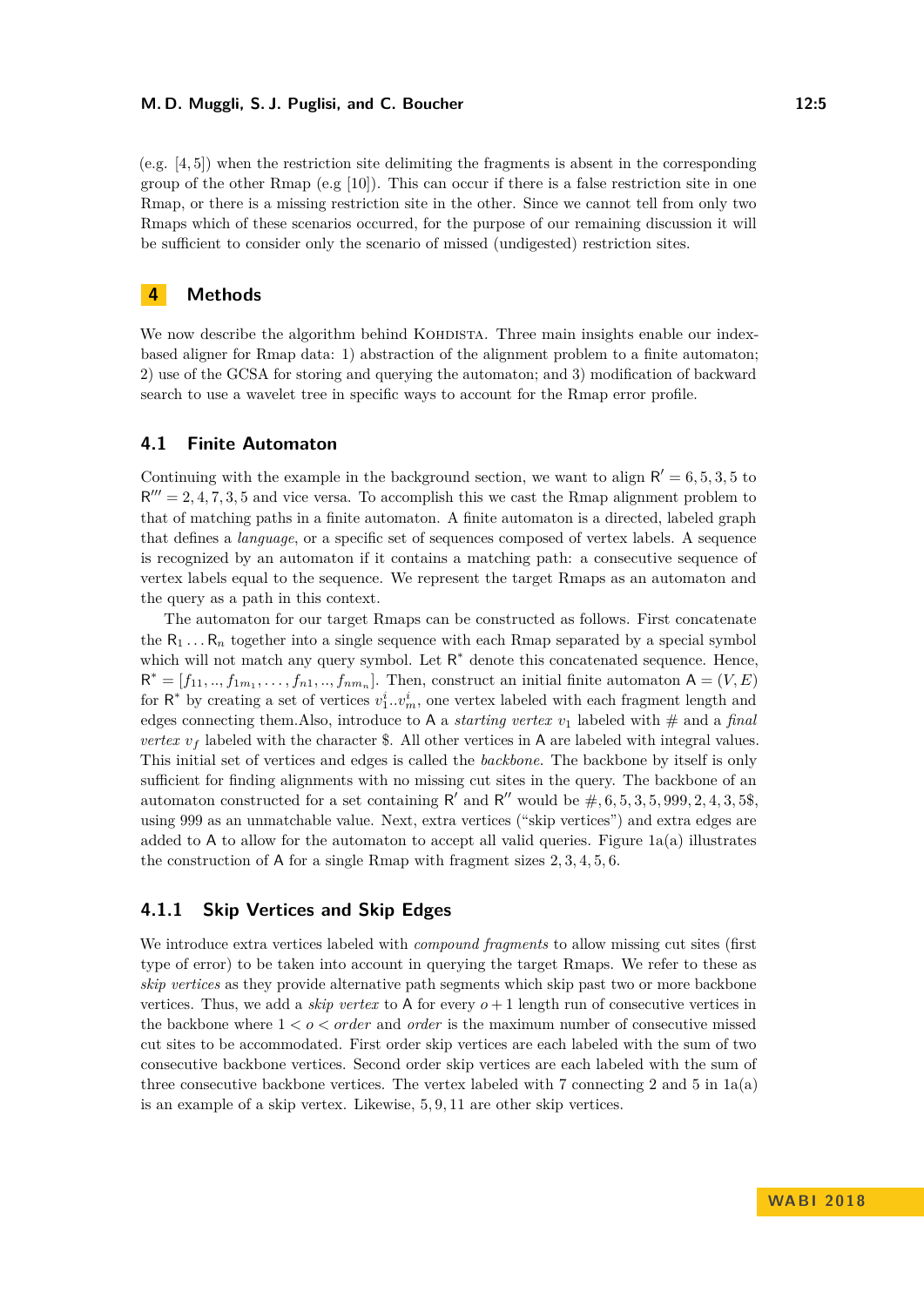<span id="page-5-0"></span>

**(a)** An example automaton for an Rmap with fragment size sequence 2*,* 3*,* 4*,* 5*,* 6. The top half of vertices contains the label, which models a fragment size in Kbp. The common prefixes of all suffixes spellable from a vertex is written in the bottom half. Note that there is no ordering of vertices such that all their corresponding suffixes are in lexicographic order; the leftmost vertex labelled with "5" spells suffixes beginning " $5,4,...$ " as well as the suffix " $5,9,6,\$$ " while the rightmost 5 spells the suffix "5,6,\$". (b) shows the prefix sorted automaton corresponding to the one in (a). The leftmost vertex 5 has been duplicated and the outgoing edges of the previous version have been divided between the new replacement instances. This also divides the suffixes spellable from the prior version. Now the three 5 vertices can be ordered based on their common prefixes as ["5,4,...","5,6,\$", "5,9,6, \$"].

|                       | <b>BWT</b>     | М                | F                |
|-----------------------|----------------|------------------|------------------|
| \$                    | 6              | $\mathbf{1}$     | $\overline{1}$   |
|                       | 11             |                  | $\boldsymbol{0}$ |
| $\overline{2}$        | #              | $\mathbf{1}$     | $\overline{1}$   |
|                       |                | $\overline{0}$   |                  |
| $\overline{3}$        | $\overline{2}$ | $\mathbf{1}$     | $\mathbf 1$      |
|                       |                | $\boldsymbol{0}$ |                  |
| 4                     | 3              | $\mathbf 1$      | $\mathbf{1}$     |
|                       | $\overline{5}$ | $\overline{0}$   | $\boldsymbol{0}$ |
| $^{5,4}$              | #              | $\mathbf{1}$     | $\mathbf{1}$     |
| $\frac{1}{5,6,8}$     | $\overline{4}$ | $\overline{1}$   | $\overline{1}$   |
|                       | $\overline{7}$ |                  | $\boldsymbol{0}$ |
| $5,9,6,\overline{$8}$ | #              | $\mathbf{1}$     | $\overline{1}$   |
| $\overline{6,}$ \$    | $\overline{5}$ | $\mathbf{1}$     | $\mathbf{1}$     |
|                       | 9              |                  | $\boldsymbol{0}$ |
| $\overline{7}$        | $\overline{2}$ | $\mathbf{1}$     | $\overline{1}$   |
|                       |                | $\overline{0}$   |                  |
| $9,6,$ \$             | 3              | $\mathbf{1}$     | $\mathbf{1}$     |
|                       | $\overline{5}$ |                  | $\overline{0}$   |
| 11,\$                 | $\overline{4}$ | $\mathbf{1}$     | $\overline{1}$   |
|                       | $\overline{7}$ |                  | $\boldsymbol{0}$ |
| #                     | \$             | $\mathbf{1}$     | $\mathbf{1}$     |
|                       |                | $\boldsymbol{0}$ |                  |
|                       |                | $\overline{0}$   |                  |

**(b)** Table listing the three arrays storing the automaton in memory: BWT, M, and F. Each row in the table delimits elements associated with a particular vertex.

**Figure 1** Example automata and corresponding memory representation.

Finally, we add *skip edges* which provide paths around vertices with small labels in the backbone. These allow a query with a missing fragment to still match.[3](#page-5-1) Hence, the addition of skip edges allow for desorption (the second type of error) to be taken into account in querying the target Rmaps.

# **4.2 Generalized Compressed Suffix Array**

We index the automaton with the GCSA [\[17\]](#page-12-5) for efficient storage and path querying. The GCSA is a generalization of the FM-index for automata and we will explain the GCSA by drawing on the definition of the (more widely known) FM-index. As stated in the background section, the FM-index is based on the deep relationship between the SA and the BWT data structures of the input string X. The BWT of an input string is formed by sorting all characters of the string by the lexicographic order of the suffix immediately following each character. The main properties the FM-index exploits in order to perform queries efficiently are a)  $\text{BWT}[i] = \text{X}[\text{SA}[i] - 1]$ ; and b) given that  $\text{SA}[i] = j$ , and  $\text{C}[c]$  gives the position of the first suffix in SA prefixed with character *c*, then using small auxiliary data structures we can

<span id="page-5-1"></span><sup>&</sup>lt;sup>3</sup> Different smallness thresholds for query and target bias toward this scenario, avoiding backtracking in the search.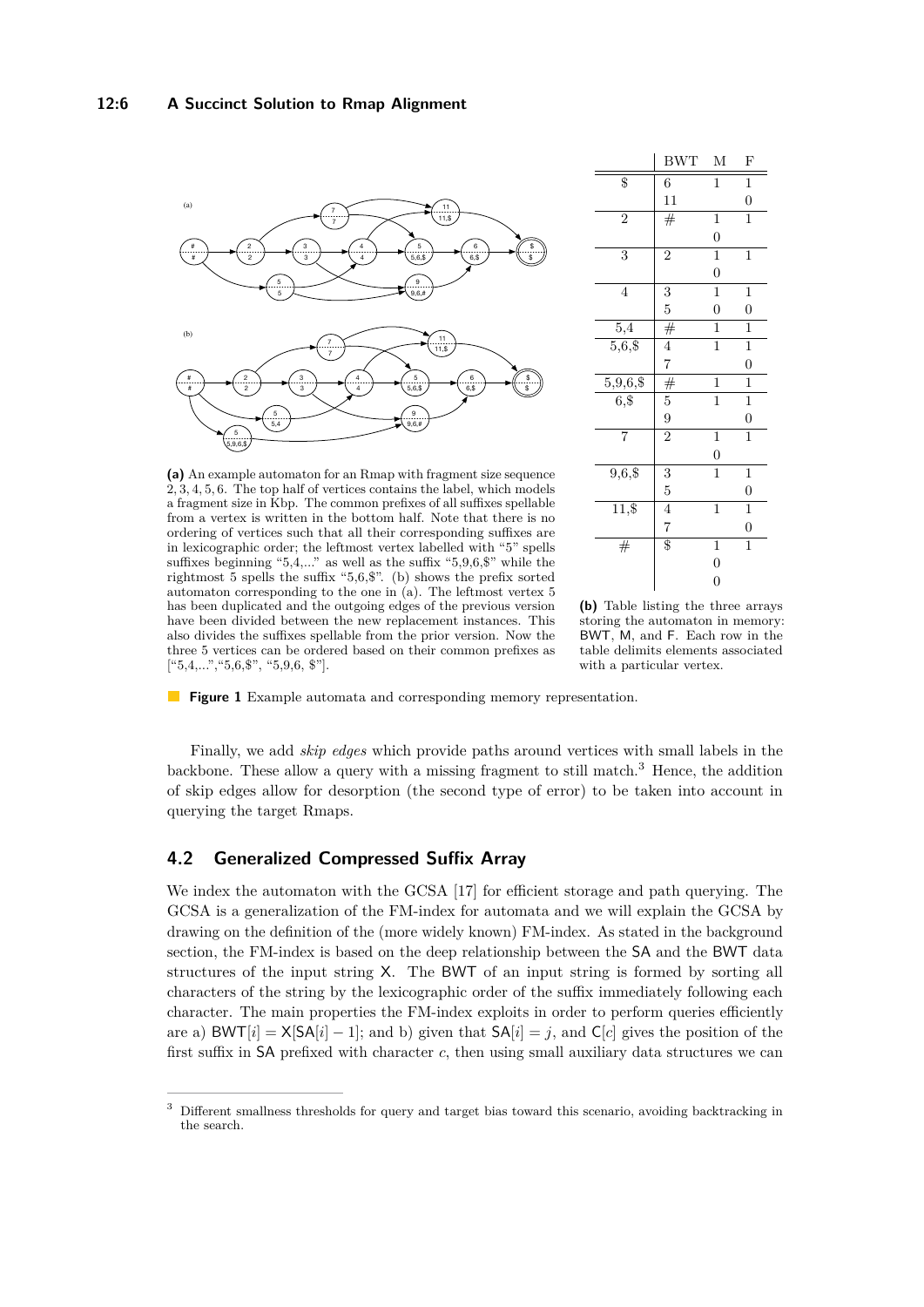#### **M. D. Muggli, S. J. Puglisi, and C. Boucher 12:7** 12:7

quickly determine  $k = C[BWT[i]] + \text{rank}(BWT, BWT[i], i)$ , such that  $SA[k] = j - 1$ . The first of these properties is simply the definition of the BWT. The second is, because the symbols of X occur in the same order in both the single character prefixes in the suffix array and in the BWT, given a set of sorted suffixes, prepending the same character onto each suffix does not change their order. Thus, if we consider all the suffixes in a range of SA which are preceded by the same symbol *c*, that subset will appear in the same relative order in (another part of) SA: as a contiguous subinterval of the interval that contains all the suffixes beginning with *c*. Thus by knowing where a symbol's run begins in the SA and the rank of an instance of that symbol, we can identify the SA position beginning with that instance from its position in BWT. A rank data structure over the BWT thus constitutes a sufficient compressed index of the suffix array needed for traversal.

To generalize the FM-index to automata (from strings), we need to efficiently store the vertices and edges in a manner such that the FM-index properties still hold, allowing the GCSA to support queries efficiently. An FM-index's compressed suffix array for a string *S* encodes a relationship between each suffix *S* and its left extension. Hence, this suffix array can be generalized to edges in a graph that represent a relationship between vertices. The compressed suffix array for a string is a special case where the vertices are labeled with the string's symbols in a non-branching path.

# **4.2.1 Prefix-sorted Automata**

Just as backward search for strings is linked to suffix sorting, backward searching in the BWT of the automaton requires us to be able to sort the vertices (and a special set of the paths) of the automaton in a particular way. In [\[17\]](#page-12-5) this property is called *prefix-sortedness*. Let  $A = (V, E)$  be a finite automaton, let  $v_{|V|}$  denote its terminal vertex, and let  $v \in V$  be a vertex. We say *v* is *prefix-sorted* by prefix  $p(v)$  if the labels of all paths from *v* to  $v_{|V|}$  share a common prefix  $p(v)$ , and no path from any other vertex  $u \neq v$  to  $v_{|V|}$  has  $p(v)$  as a prefix of its label. Automaton *A* is prefix-sorted if all vertices are prefix-sorted. See Figure [1a](#page-5-0) for an example of a non-prefix sorted automaton and a prefix sorted automaton. A non-prefix sorted automaton can be made prefix sorted through a process of duplicating vertices and their incoming edges but dividing their outgoing edges between the new instances (see [\[17\]](#page-12-5)).

Clearly the prefixes  $p(v)$  allow us to sort the vertices of a prefix-sorted automaton into lexicographical order. Moreover, if we consider the list of outgoing edges (*u, v*), sorted by pairs  $(p(u), p(v))$ , they are also sorted by the sequences  $\ell(u)p(v)$ , where  $\ell(u)$  denotes the label of vertex *u*. This (dual sortedness) property allows backward searching to work over the list of vertex labels (sorted by  $p(v)$ ) in the same way that is does for the symbols of a string ordered by their following suffixes in normal backward search for strings.

Each vertex has a set of one or more preceding vertices and therefore, a set of predecessor labels in the automaton. These predecessor label sets are concatenated to form the BWT. The sets are concatenated in the order defined by the above mentioned lexicographic ordering of the vertices. Each element in BWT then denotes an edge in the automaton. Another array of bits, F, marks a '1' for the first element of BWT corresponding to a vertex and a '0' for all subsequent elements in that set. Thus, the predecessor labels, and hence the associated edges, for a vertex with rank *r* are BWT[select(*r*)...select( $r+1$ ]]. Another array, M, stores the out degree of each vertex and allows the set of vertex ranks associated with a BWT interval to be found using rank() queries.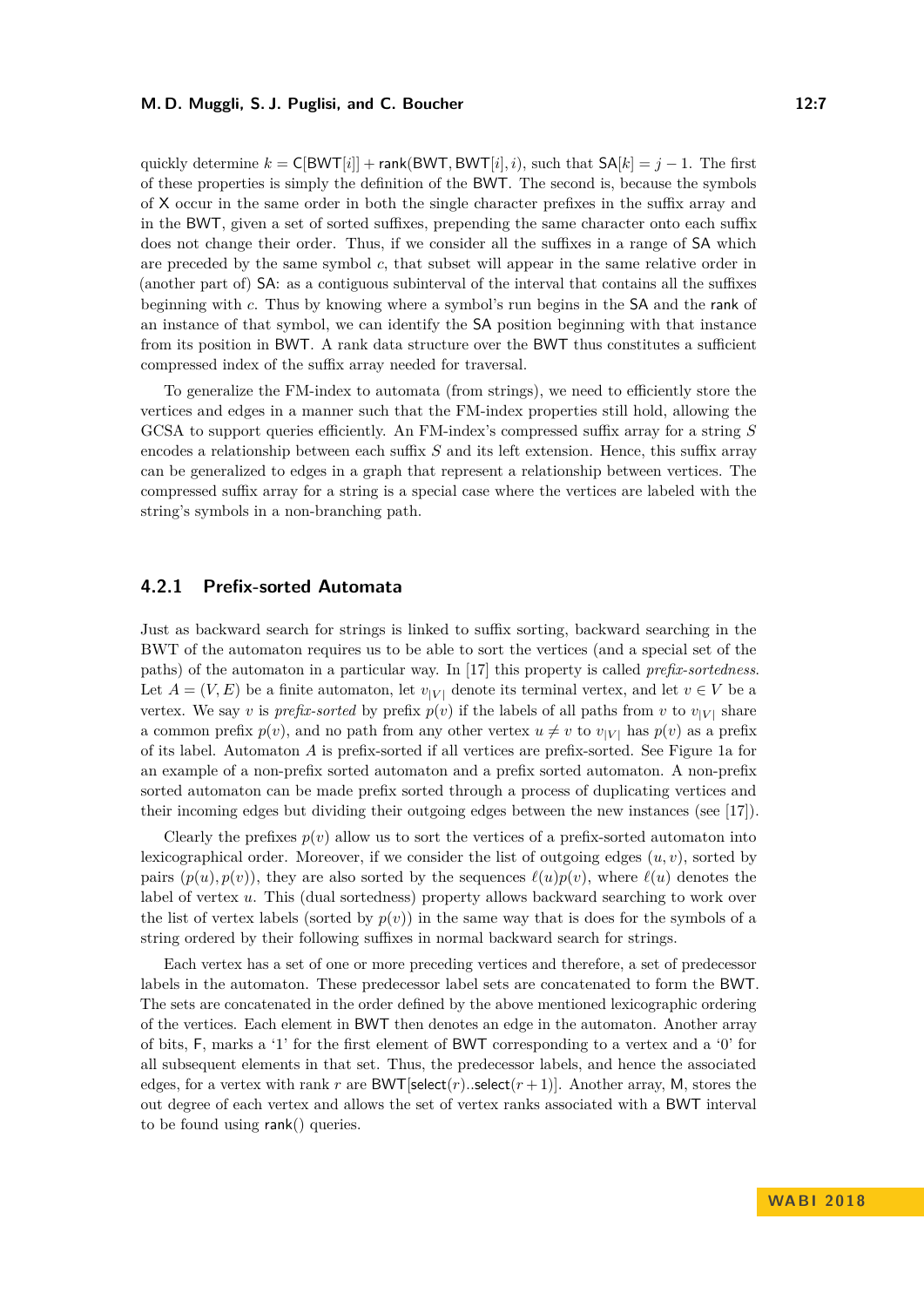#### **12:8 A Succinct Solution to Rmap Alignment**

# **4.3 Exact Matching: GCSA Backward Search**

Exact matching with the GCSA is similar to the standard FM-index backward search algorithm. As outlined in the background section, FM-index backward search proceeds by finding a succession of lexicographic ranges that progressively match longer and longer suffixes of the query string, starting from the rightmost symbol of the query. The search maintains two items — a lexicographic range and an index into the query string — and the property that the path prefix associated with the lexicographic range is equal to the suffix of the query marked by the query index. Initially, the query index is at the rightmost symbol and the range is  $[1..n]$  since every path prefix matches the empty suffix. The search continues using GCSA's backward search step function, which takes as parameters the next symbol (to the left) in the query (i.e. fragment size in  $R_q$ ) and the current range, and returns a new range. The query index is advanced leftward after each backward search step. In theory, since the current range corresponds to a consecutive range in the BWT, the backward search could use select() queries on a bit vector F to determine all the edges adjacent to a given vertex and then two FM-index LF() queries are applied to the limits of the current range to obtain the new one. GCSA's implementation uses one succinct bit vector per alphabet symbol to encode which symbols precede a given vertex instead of F. Finally, this new range, which corresponds to a set of edges, is mapped back to a set of vertices using rank() on the M bit vector.

# **4.4 Inexact Matching: GCSA Backward Search Using a Wavelet Tree**

We modified GCSA backward search in the following ways: (1) we used a wavelet tree to allow efficient retrieval of substitution candidates; (2) we modified the search process to combine consecutive query fragments into compound fragments so as to match fragments in R <sup>∗</sup> missing the interposing restriction site; and (3) we introduced backtracking, in order to both try size substitution candidates as well as various combinations of compound fragments. These modifications are further detailed below.

First, in order to accommodate possible errors in fragment size, we determine a set, D, of candidate fragment sizes that are similar to the next fragment of  $R_q$  to be matched in the query. These candidates are determined by enumerating the distinct symbols in the currently active backward-search range of the  $BWT<sup>4</sup>$  $BWT<sup>4</sup>$  $BWT<sup>4</sup>$  using the wavelet tree algorithm of Gagie et al. [\[7\]](#page-11-10). This method was proposed by Muggli et al. [\[14\]](#page-11-11) for use with an FM-index but was not directly applicable to the originally proposed implementation of GCSA. This is because some of GCSA's theoretical constructs (i.e. *F*) were substituted in implementation for efficiency reasons. In order to apply the aforementioned wavelet tree method, we thus resurrect the previously theoretical only bit array F (which we encode succinctly) as well as symbol array BWT (which we encoded with a wavelet tree) into KOHDISTA using the SDSL-Lite library by Gog et al. [\[8\]](#page-11-15).

To accommodate possible restriction sites that are present in the query Rmap but absent in target Rmaps, we generate compound fragments (i.e. new symbols) by summing pairs and triples of consecutive query fragment size and then querying the wavelet tree for substitutions of these compound fragments. This summing of multiple consecutive fragments is complementary to the skip vertices in the target automaton and accommodates missed restriction sites in the target, just as the skip vertices accommodate missed sites in the query.

<span id="page-7-0"></span>Recall that this active range, when applied to a lexicographic range, represents the suffixes whose prefixes are the matched portion of the query, while the same range of the BWT contains possible extension symbols.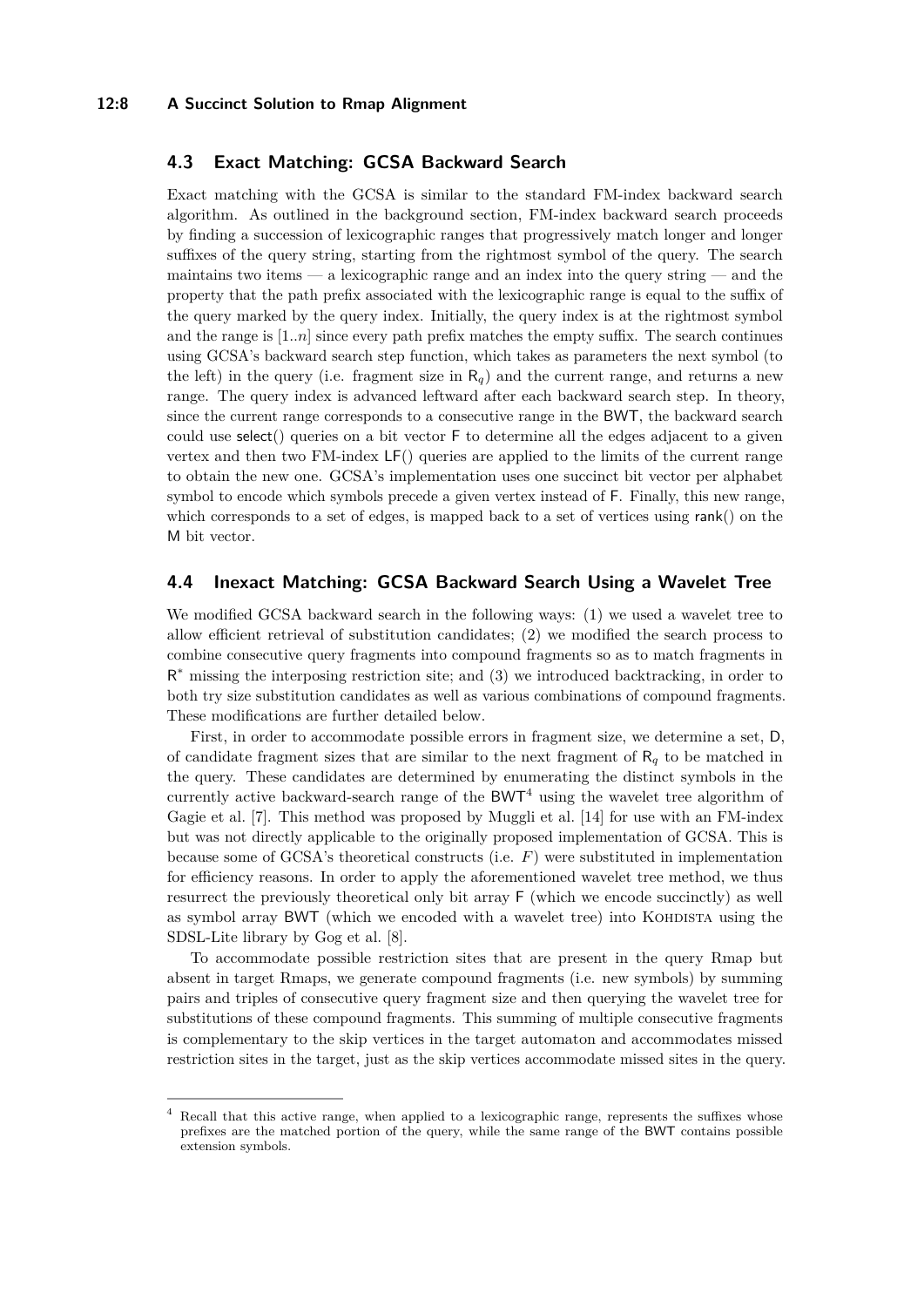#### **M. D. Muggli, S. J. Puglisi, and C. Boucher 12:9** 12:9

Lastly, since there may be multiple match candidates in the BWT interval of  $R^*$  for a compound fragment generated from R*<sup>q</sup>* and multiple compound fragments generated at a given position in  $R_q$ , we employ the common practice of adding backtracking to backward search (as is done, for example in the works of Li et al. and Langmead et al.). This is so that each candidate size returned to the search algorithm from the wavelet tree is evaluated; i.e., for a given compound fragment size f generated from  $R_q$ , every possible candidate fragment size,  $f'$ , that can be found in R<sup>\*</sup> in the range  $f - t \dots f + t$  and in the interval  $s \dots e$  (of the

# **5 Results and Discussion**

We evaluated KOHDISTA against the other available optical map alignment software. Our experiments measured runtime, peak memory, and alignment quality on simulated *E. coli* Rmaps and experimentally generated plum Rmaps. All experiments were performed on Intel Xeon computers with  $> 16$  GB RAM running 64-bit Linux.

BWT of  $R^*$ ) for some tolerance  $t$  is used as a substitute in the backward search.

## **5.1 Performance on Simulated E.coli Rmap Data**

To verify the correctness of our method, we simulated a read set from a 4.6 Mbp *E. coli* reference genome as follows: we started with 1,400 copies of the genome, and then generated 40 random loci within each. These loci form the ends of molecules that would undergo digestion. Molecules smaller than 250 Kbp were discarded leaving 272 molecules with a combined length equating to 35x coverage depth. The cleavage sites for the XhoI enzyme were then identified within each of these simulated molecules. We removed 20% of these at random from each simulated molecule to model partial digestion. Finally, normally distributed noise was added to each fragment with a standard deviation of .58 kb per 1 kb of the fragment. Simulated molecule pairs having 16 common conserved digestion sites become the "ground truth"[5](#page-8-0) data for testing our method with the others. Although a molecule would align to itself, these are not included in the ground truth set. This method of simulation was based on the *E. coli* statistics given by Valouev et al. [\[18\]](#page-12-4) and resulting in a molecule length distribution as observed in publicly available Rmap data from OpGen, Inc.

Most of the tools were designed for less noisy data but in theory could address all the data error types required. For tools with tunable parameters, we tried aligning the *E. coli* Rmaps with combinations of parameters for each method related to its alignment score thresholds and error model parameters. We used parameterization giving results similar to those for the default parameters of Valouev et al.'s method to the extent such parameters did not significantly increasing each tool's runtime. These same parameterization were used in the next section on plum data.

Even with tuning, we were unable to obtain pairwise alignments on *E. coli* for two methods. We found OPTIMA only produced self alignments with its recommended overlap protocol and report its resource use in Table [1.](#page-9-0) For MalignerIX, even when we relaxed the parameters to account for the greater sizing error and mismatch cut site frequency, it was also only able to find self alignments. This is expected as by design it only allows missing sites in one sequence in order to run faster. Thus no further testing was performed with

<span id="page-8-0"></span><sup>5</sup> Due to repeats in the restriction map, and apparent repeats at the resolution attainable through optical measurement, some alignments beyond these are expected.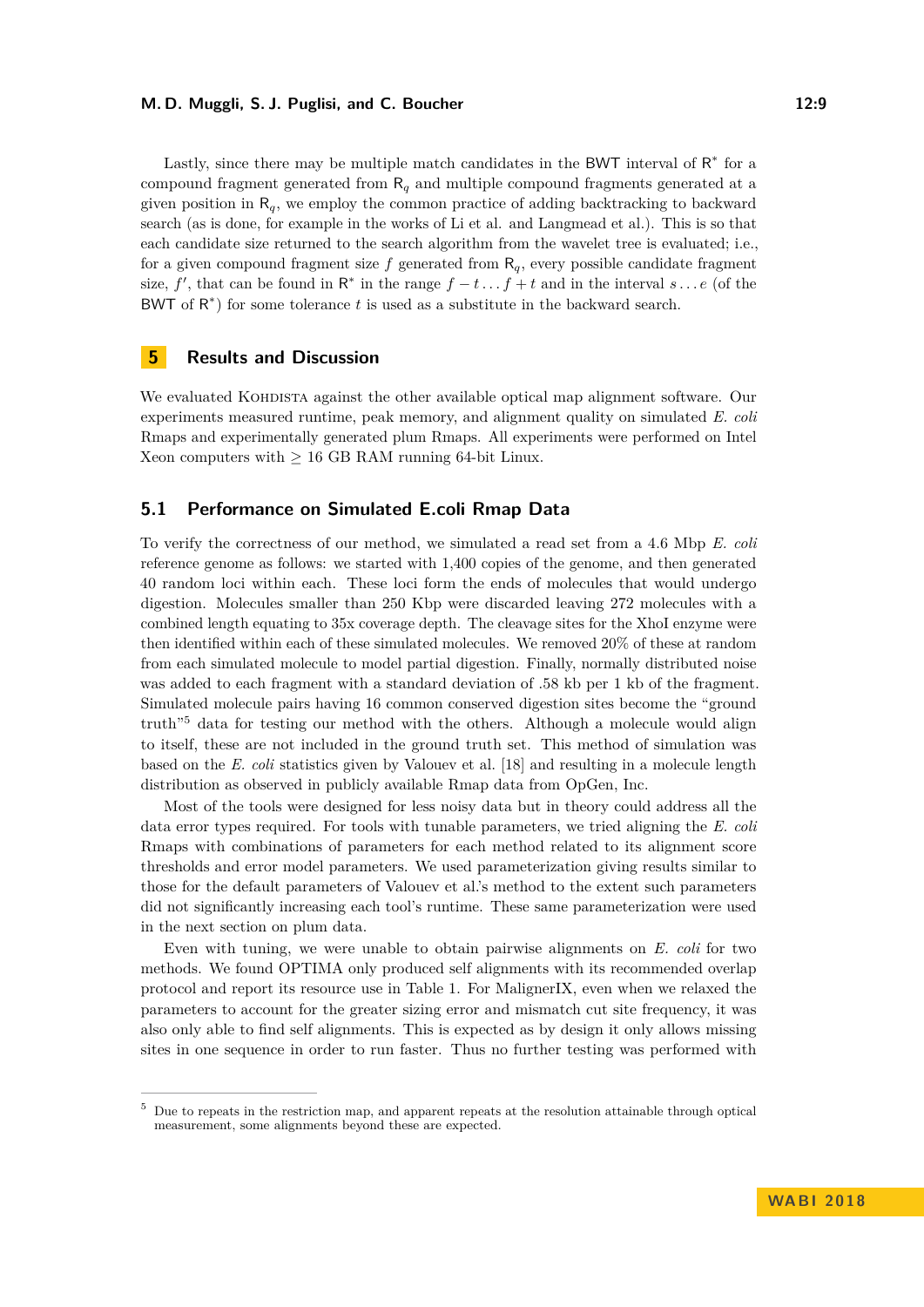#### **12:10 A Succinct Solution to Rmap Alignment**

<span id="page-9-0"></span>**Table 1** Performance on simulated *E. coli* dataset. KOHDISTA (lax) demonstrates that our indexing and search method is capable of finding the majority of ground truth alignments when the search is pruned to the more relaxed thresholds of  $\chi^2$  < .02, Binom. < .5.

| Method                 | Time   | Memory      | Align-   | Recall                   | Precision             |
|------------------------|--------|-------------|----------|--------------------------|-----------------------|
|                        |        |             | ments    |                          |                       |
| <b>KOHDISTA</b>        | 20 s.  | 19.0 MB     | 907      | $702 / 4,305 (16\%)$     | 702 / 907 (77%)       |
| KOHDISTA (lax)         | 373 s. | 18.3 MB     | 8,545    | $4,305(91\%)$<br>3.925 / | 3,925 / 8,545 (46%)   |
| Valouev et al.         | 148 s. | $4.0$ MB    | 742      | 699 / 4,305 $(16\%)$     | 699 / 742 (94%)       |
| MalignerDP             | 47 s.  | $6.0$ MB    | 1,959    | $1,296 / 4,305 (30\%)$   | $1,296 / 1959 (66\%)$ |
| <b>OMBlast</b>         | 116 s. | 2,078 MB    | 1,008    | $806 / 4,305 (19\%)$     | $806 / 1008 (80\%)$   |
| RefAligner             | 31 s.  | 81.2 MB     | 992      | 4,305(22%)<br>958/       | 948 / 992 (97%)       |
| Maligner <sub>IX</sub> | 4 s.   | $6.0$ MB    | $\Omega$ | 4,305 $(0\%)$<br>0/      | $0/0$ (N/A)           |
| <b>OPTIMA</b>          | 455 s. | 10,756.5 MB | $\theta$ | $0/4,305(0\%)$           | $0/0$ (N/A)           |

**Table 2** Performance on Plum.

| Method          | Time      | Memory  | Alignments |
|-----------------|-----------|---------|------------|
| <b>KOHDISTA</b> | 31 hours  | 7.4 GB  | 16,109,151 |
| Valouev et al.  | 678 hours | 60 MB   | 6,387      |
| MalignerDP      | 214 hours | 784 MB  | 568,744    |
| <b>OMBlast</b>  | 151 hours | 12.3 GB | 424,730    |
| RefAligner      | 90 hours  | 374 MB  | 10,039     |

MalignerIX or OPTIMA. We did not test SOMA [\[15\]](#page-11-7) as earlier investigation indicate it would not scale to larger genomes [\[14\]](#page-11-11). We omit TWIN [\[14\]](#page-11-11) as it needs all cut sites to match.

Results on *E. coli* are presented in Table [1.](#page-9-0) KOHDISTA uses  $\chi^2$  and binomial CDF thresholds to prune the backtracking search when deciding whether to extend alignments to progressively longer alignments. More permissive match criteria, using higher thresholds, allows more Rmaps to be reached in the search and thus to be considered aligned, but it also results in less aggressive pruning in the search, thus lengthening runtime. As an example, note that when KOHDISTA was configured with a much relaxed CDF threshold of  $.5$  and a binomial CDF threshold of .7, it found 3,925 of the 4,305 (91%) ground truth alignments, but slowed down considerably. This illustrates the index and algorithm's capability in handling all error types.

# **5.2 Performance on Plum Rmap Data**

The Beijing Forestry University and other institutes assembled the first plum (*Prunus mume*) genome using short reads and optical mapping data from OpGen Inc. We test the various available alignment methods on the 139,281 plum Rmaps from June 2011 available in the GigaScience repository. These Rmaps were created with the BamHI enzyme and have a coverage depth of 135x of the 280 Mbp genome. For the plum dataset, we ran all the methods which approach the statistical performance of the Valouev et al. method when measured on *E. coli*. Thus, we omitted MalignerIX and OPTIMA because they had 0% recall and precision on *E. coli*. Our results on this plum dataset are summarized in Table [2.](#page-9-0)

KOHDISTA was the fastest and obtained more alignments than the competing methods. When configured with a  $\chi^2$  CDF threshold of .02, it took 31 hours of CPU time to test all Rmaps for pairwise alignments in the plum Rmap data. This represents a 21x speed-up over the 678 hours taken by the exhaustive Valouev et al. method. The other non-proprietary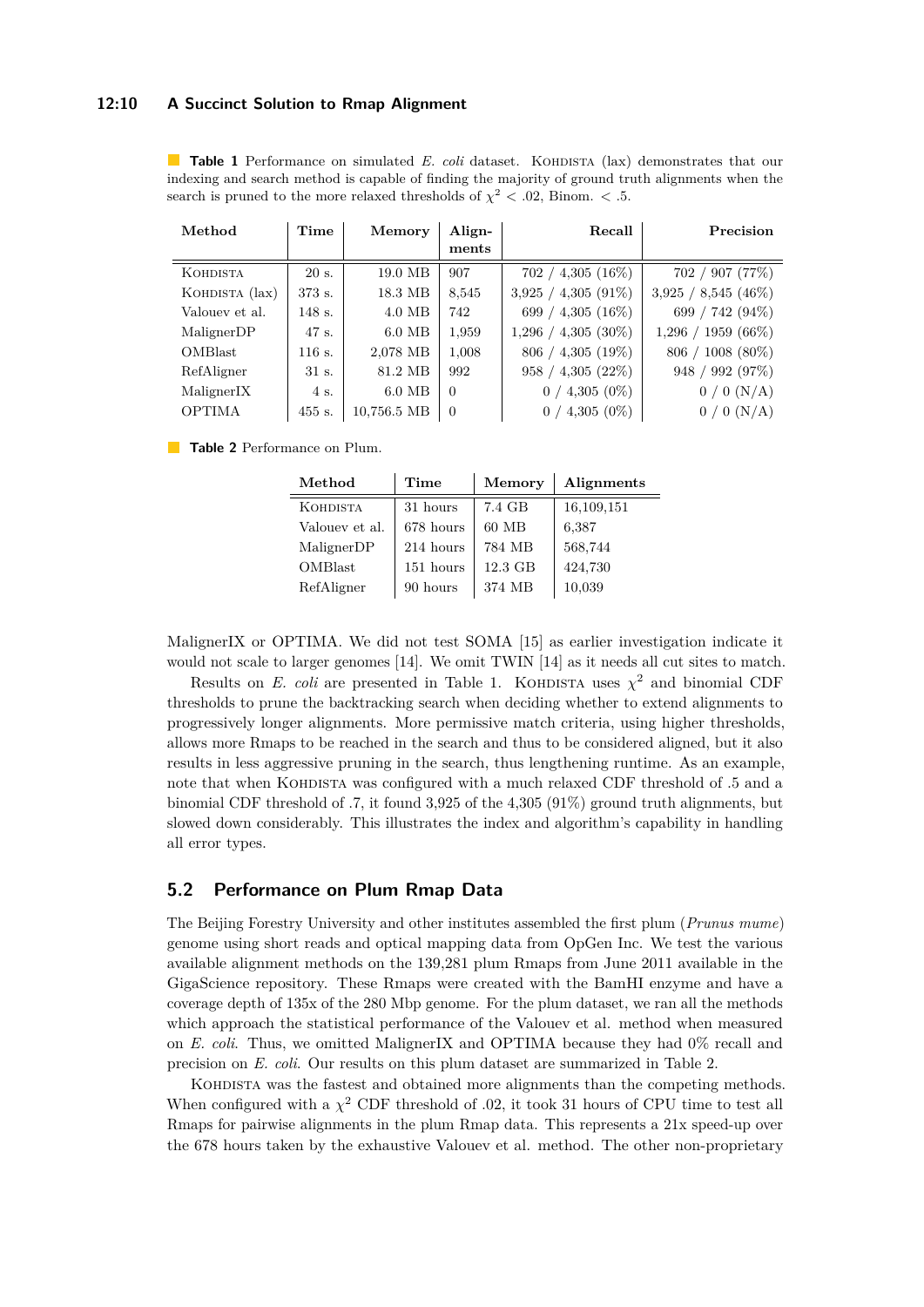<span id="page-10-0"></span>

**Figure 2** All alignments found on plum were realigned using Valouev et al.'s dynamic programming method. Their method finds the optimal alignment using a function balancing size agreement and cut site agreement known as an s-score. (a) The s-score distribution for random pairs. (b) The Valouev et al. software considers any pair with an s-score  $> 25$  to be aligned. (c) KOHDISTA alignments tend to have significantly higher s-scores than random. (d) MalignerDP alignments tend to have slightly higher s-scores than random. (e) OMBlast alignments tend to have higher s-scores than random. (f) BioNano's commercial RefAligner method alignments tends to have a significantly higher s-scores than random.

methods, MalignerDP and OMBlast, took 214 hours and 151 hours, respectively. These results represent a 6.9x and 4.8x speed-up over MalignerDP and OMBlast. All methods used less than 13 GB of RAM and thus, were considered practical from a memory perspective.

To measure the quality of the alignments, we scored each pairwise alignment using the scoring scheme of Valouev et al. and present histograms of these alignment scores in Figure [2.](#page-10-0) For comparison, we also scored and present the histogram for random pairs of Rmaps. The Valouev et al. method produces very few but high-scoring alignments and although it could theoretically be altered to produce a larger number of alignments, the running time makes this prospect impractical (678 hours). Although KOHDISTA and RefAligner produce high-quality alignments, RefAligner produced very few alignments  $(10,039)$  and required almost 5x more time to do so. OMBlast and Maligner required significantly more time and produced significantly lower quality alignments.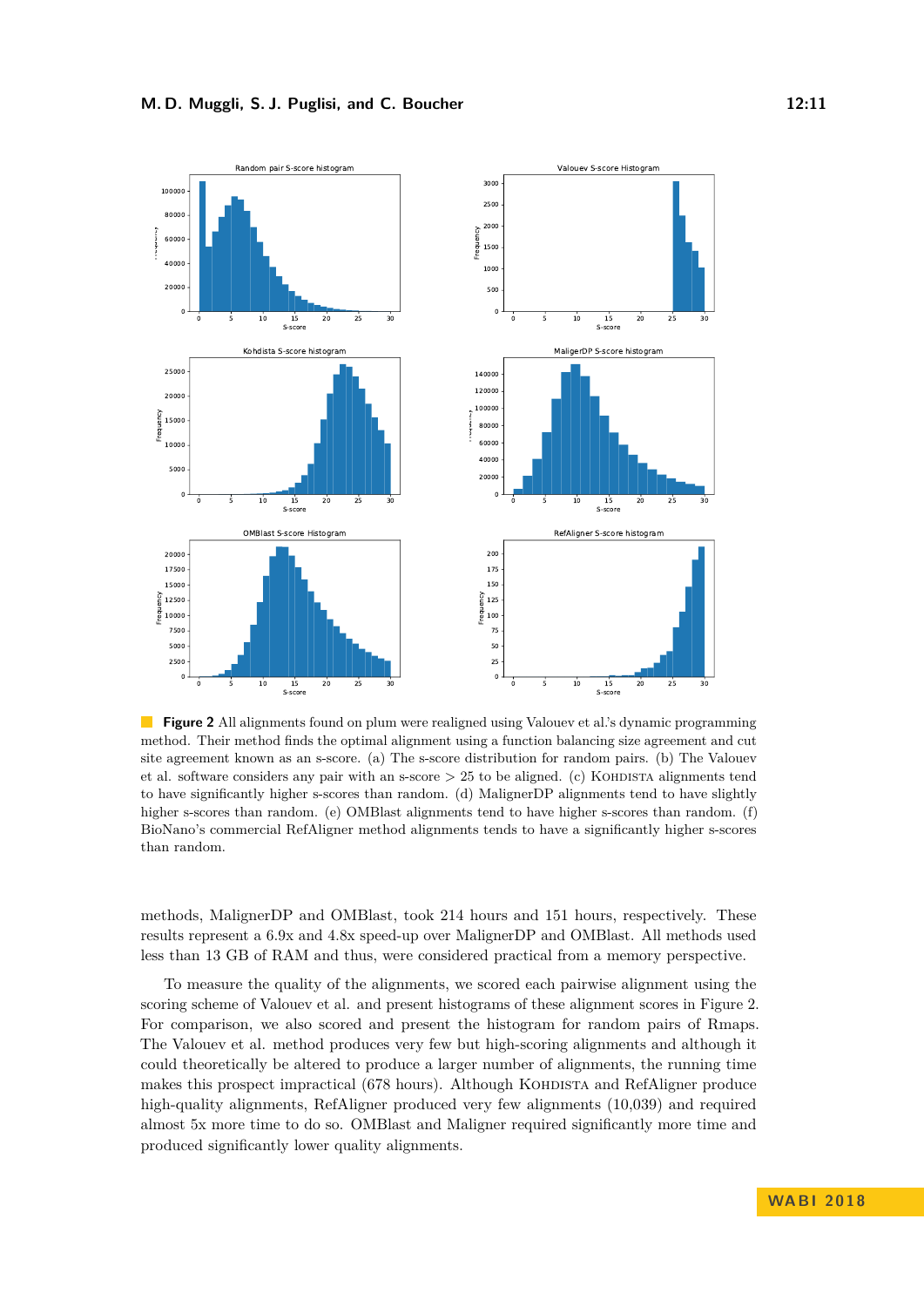### **12:12 A Succinct Solution to Rmap Alignment**

# **6 Conclusion**

In this paper, we demonstrate how finding pairwise alignments in Rmap data can be modelled as approximate-path matching in a directed acyclic graph, and combining the GCSA with the wavelet tree results in an index-based data structure for solving this problem. We implement this method and present results comparing KOHDISTA with competing methods. By demonstrating results on both simulated *E. coli* Rmap data and real plum Rmaps, we show that KOHDISTA is capable of detecting high scoring alignments in efficient time. In particular, Kohdista detected the largest number of alignments in 31 hours. RefAligner, a proprietary method, produced very few high scoring alignments (10,039) and requires almost 5x more time to do so. OMBlast and Maligner required significantly more time and produced significantly lower quality alignments. The Valouev et al. method produced high scoring alignments but required more than 21x time to do.

#### **References**

- <span id="page-11-13"></span>**1** M. Burrows and D.J. Wheeler. A block sorting lossless data compression algorithm. Technical Report 124, Digital Equipment Corporation, Palo Alto, California, 1994.
- <span id="page-11-3"></span>**2** S. Chamala et al. Assembly and validation of the genome of the nonmodel basal angiosperm *amborella*. *Science*, 342(6165):1516–1517, 2013.
- <span id="page-11-0"></span>**3** Aston Christopher and Schwartz David C. Optical mapping in genomic analysis, 2006. [doi:10.1002/9780470027318.a1421](http://dx.doi.org/10.1002/9780470027318.a1421).
- <span id="page-11-1"></span>**4** E.T. Dimalanta, A. Lim, R. Runnheim, C. Lamers, C. Churas, D.K. Forrest, J.J. de Pablo, M.D. Graham, S.N. Coppersmith, S. Goldstein, and D.C. Schwartz. A microfluidic system for large DNA molecule arrays. *Analytical Chemistry*, 76(18):5293–5301, 2004.
- <span id="page-11-4"></span>**5** Y. Dong et al. Sequencing and automated whole-genome optical mapping of the genome of a domestic goat (*capra hircus*). *Nature Biotechnology*, 31(2):136–141, 2013.
- <span id="page-11-14"></span>**6** P. Ferragina and G. Manzini. Indexing compressed text. *J. ACM*, 52(4):552–581, 2005.
- <span id="page-11-10"></span>**7** T. Gagie, G. Navarro, and S. J. Puglisi. New algorithms on wavelet trees and applications to information retrieval. *Theoretical Computer Science*, 426-427:25–41, 2012.
- <span id="page-11-15"></span>**8** Simon Gog et al. From theory to practice: Plug and play with succinct data structures. In *13th International Symposium on Experimental Algorithms, (SEA 2014)*, pages 326–337, 2014. [doi:10.1007/978-3-319-07959-2\\_28](http://dx.doi.org/10.1007/978-3-319-07959-2_28).
- <span id="page-11-9"></span>**9** B. Langmead et al. Ultrafast and memory-efficient alignment of short DNA sequences to the human genome. *Genome Biology*, 10(3):R25, 2009.
- <span id="page-11-5"></span>**10** Alden King-Yung Leung et al. Omblast: alignment tool for optical mapping using a seedand-extend approach. *Bioinformatics*, page btw620, 2016.
- <span id="page-11-8"></span>**11** H. Li and R. Durbin. Fast and accurate short read alignment with Burrows-Wheeler transform. *Bioinformatics*, 25(14):1754–60, 2009.
- <span id="page-11-12"></span>**12** U. Manber and G. W. Myers. Suffix arrays: A new method for on-line string searches. *SIAM Journal on Scientific Computing*, 22(5):935–948, 1993.
- <span id="page-11-6"></span>**13** L. M. Mendelowitz et al. Maligner: a fast ordered restriction map aligner. *Bioinformatics*, 32(7):1016–1022, 2016.
- <span id="page-11-11"></span>**14** M.D. Muggli, S.J. Puglisi, and C. Boucher. Efficient indexed alignment of contigs to optical maps. In *Proc. of WABI*, pages 68–81, 2014.
- <span id="page-11-7"></span>**15** N. Nagarajan, T. D Read, and M. Pop. Scaffolding and validation of bacterial genome assemblies using optical restriction maps. *Bioinformatics*, 24(10):1229–1235, 2008.
- <span id="page-11-2"></span>**16** S. Reslewic et al. Whole-genome shotgun optical mapping of *Rhodospirillum Rubrum*. *Applied Environmental Microbiology*, 71(9):5511–5522, 2005.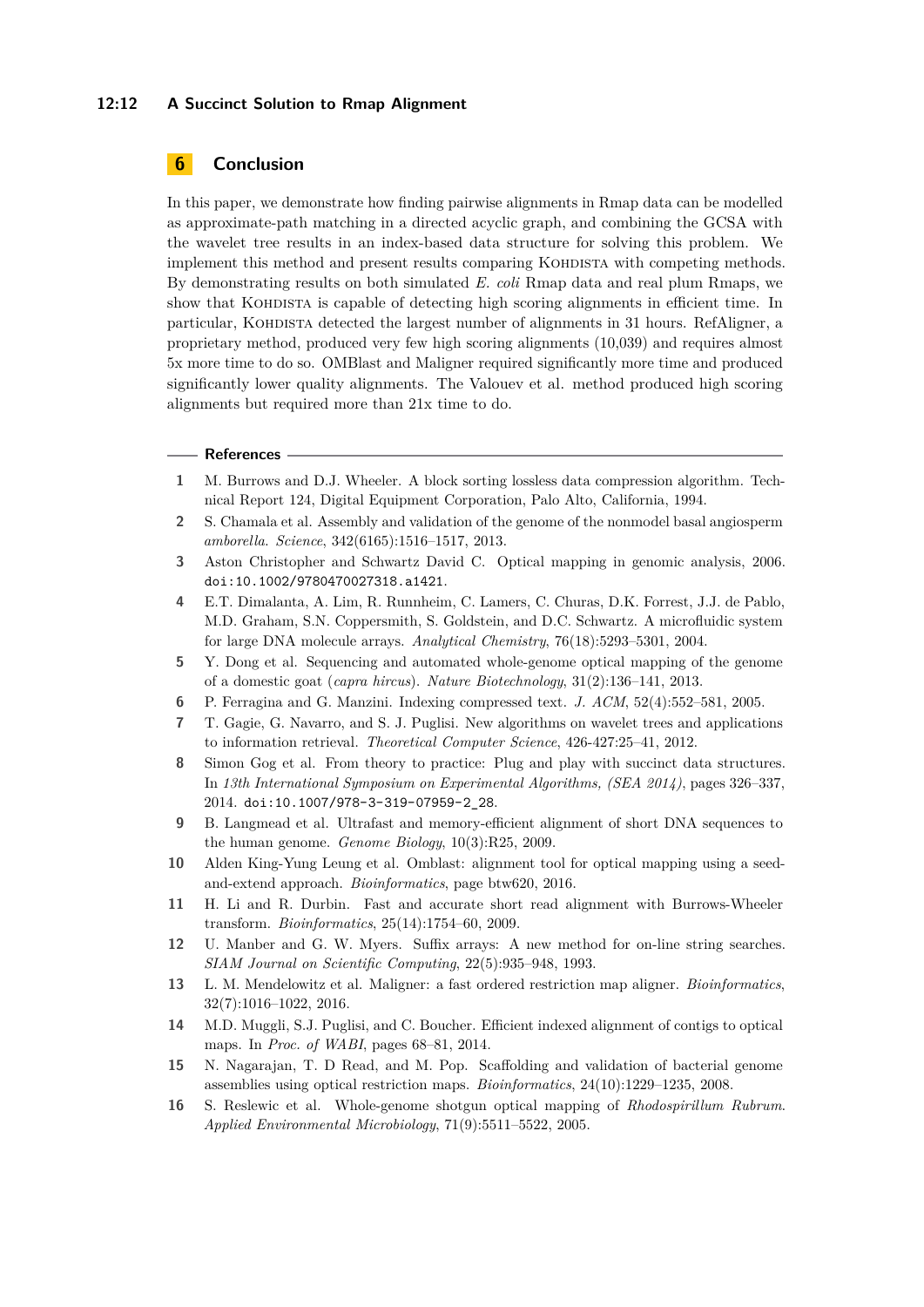<span id="page-12-6"></span>

 $\mathcal{L}_{\mathcal{A}}$ **Figure 3** Precision-Recall plot of successful methods on simulated *E. coli*.

- <span id="page-12-5"></span>**17** J. Sirén et al. Indexing graphs for path queries with applications in genome research. *IEEE/ACM TCBB*, 11(2):375–388, 2014.
- <span id="page-12-4"></span>**18** A. Valouev et al. An algorithm for assembly of ordered restriction maps from single DNA molecules. *Proc Natl Acad Sci*, 103(43):15770–15775, 2006.
- <span id="page-12-3"></span>**19** A. Valouev et al. Alignment of optical maps. *J. Comp Bio*, 13(2):442–462, 2006.
- <span id="page-12-2"></span>**20** Davide Verzotto et al. Optima: Sensitive and accurate whole-genome alignment of errorprone genomic maps by combinatorial indexing and technology-agnostic statistical analysis. *GigaScience*, 5(1):2, 2016.
- <span id="page-12-0"></span>**21** S. Zhou et al. A whole-genome shotgun optical map of *Yersinia pestis* strain KIM. *Applied and Environmental Microbiology*, 68(12):6321–6331, 2002.
- <span id="page-12-1"></span>**22** S. Zhou et al. Shotgun optical mapping of the entire *Leishmania major* Friedlin genome. *Molecular and Biochemical Parasitology*, 138(1):97–106, 2004.

# **A Practical Indexing Considerations**

# **A.1 Pruning the Search**

Alignments are found by incrementally extending candidate partial alignments (paths in the automaton) to longer partial alignments by choosing one of several compatible extension matches (adjacent vertices to the end of a path in the automaton). To perform this search efficiently, we prune the search by computing the  $\chi^2$  and binomial CDF statistics of the partial matches and use thresholds to ensure reasonable size agreement of the matched compound fragments, and the frequency of putative missing cut sites. These values alter the precision and recall as well as runtime. The statistical performance tradeoff of KOHDISTA and competing methods is shown in Figure [3.](#page-12-6)

# **A.1.1 Size Agreement**

We use the Chi-square CDF statistic to assess size agreement. This assumes the fragment size errors are independent, normally distributed events. For each pair of matched compound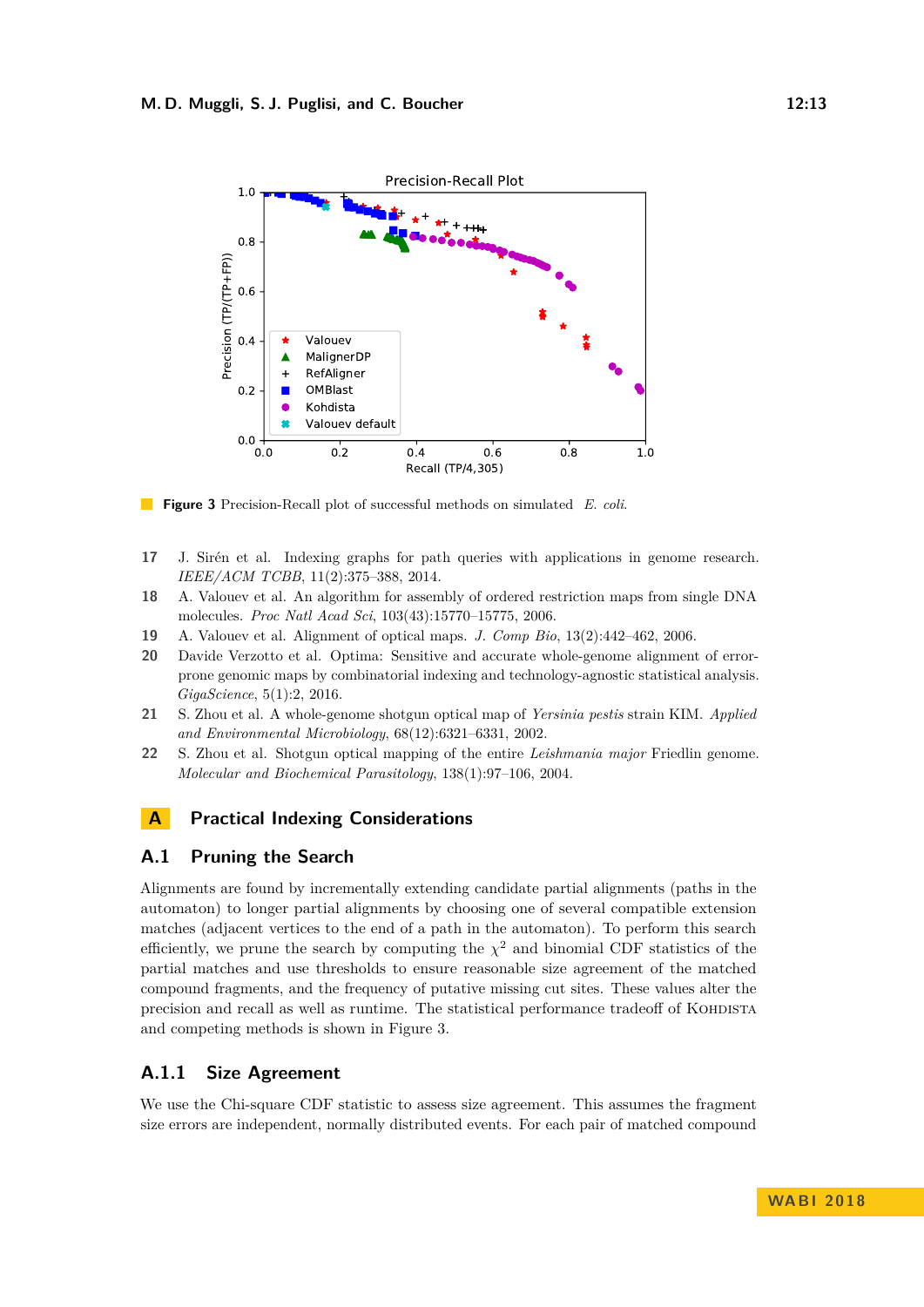### **12:14 A Succinct Solution to Rmap Alignment**

fragments in a partial alignment, we take the mean between of the two as the assumed true length and compute the expected standard deviation using this mean. Each compound fragment deviates from the assumed true value by half the distance between them. These two deviation values contribute two degrees of freedom to the Chi-square calculation. Thus each deviation is normalized by dividing by the expected standard deviation, these are squared, and summed across all compound fragments to generate the  $\chi^2$  statistic. We use the standard  $\chi^2$  CDF function to compute the area under the curve of the probability mass function up to this  $\chi^2$  statistic, which gives the probability two Rmap segments from common genomic origin would have a  $\chi^2$  statistic no more extreme than observed. This probability is compared to Kohdista's chi-squared-cdf-thresh and if smaller, the candidate compound fragment is assumed to be a reasonable match and the search continues.

# **A.1.2 Cut Site Error Frequency**

We use the Binomial CDF statistic to assess the probability of the number of cut site errors in a partial alignment. This assumes missing cut site errors are independent, Bernoulli processes events. We account for all the putatively conserved cut sites on the boundaries and those delimiting compound fragments in both partially aligned Rmaps plus twice the number of missed sites as the number of Bernoulli trials. We use the standard binomial CDF function to compute the sum of the probability density function up to the number of non-conserved cut sites in a candidate match. Like the size agreement calculation above, this gives the probability two Rmaps of common genomic origin would have the number of non-conserved sites seen or fewer in the candidate partial alignment under consideration. This is compared to the binom-cdf-thresh to decide whether to consider extensions to the given candidate partial alignment. Thus, given a set of Rmaps and input parameters  $\rho_L$ and  $\rho_U$ , we produce the set of all Rmap alignments that have a chi-square CDF statistic less than  $\rho_U$  and a binomial CDF statistic less than  $\rho_L$ . Both of these are subject to the additional constraint of a maximum consecutive missed restriction site run between aligned sites of  $\delta$  and a minimum aligned site set cardinality of 16.

#### **A.1.2.1 Pruning Queries**

One side effect of summing consecutive fragments in both the search algorithm and the target data structure is that several successive search steps with agreeing fragment sizes will also have agreeing sums of those successive fragments. In this scenario, proceeding deeper in the search space will result in wasted effort. To reduce this risk, we maintain a table of scores obtained when reaching a particular lexicographic range and query cursor pair. We only proceed with the search past this point when either the point has never been reached before, or has only been reached before with inferior scores.

#### **A.1.2.2 Wavelet Tree Cutoff**

The wavelet tree allows efficiently finding the set of vertex labels that are predecessors of the vertices in the current match interval intersected with the set of vertex labels that would be compatible with the next compound fragment to be matched in the query. However, when the match interval is sufficiently small (*<* 750) it is faster to scan the vertices in BWT directly.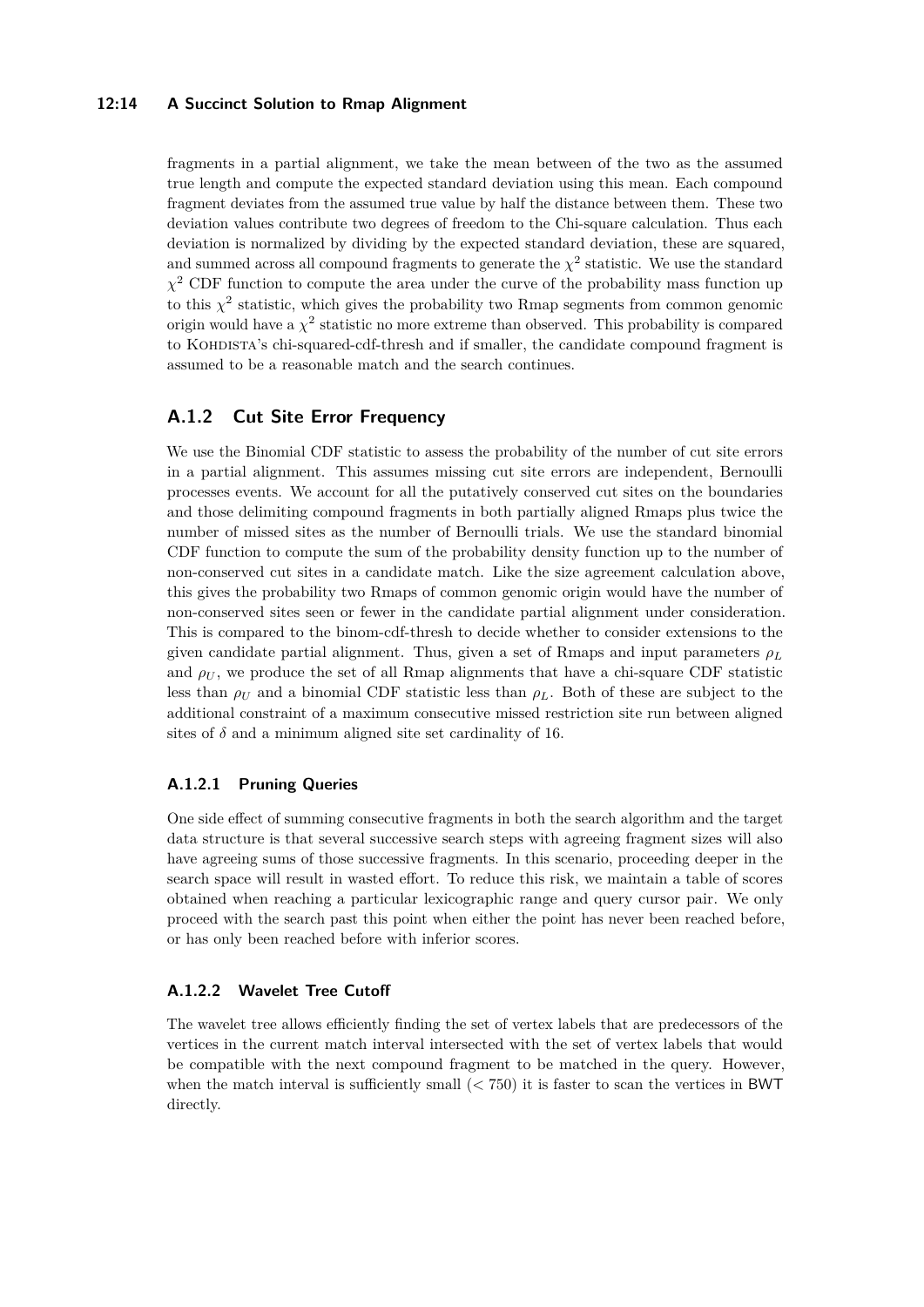#### **A.1.2.3 Quantization**

The alphabet of fragment sizes can be large considering all the measured fragments from multiple copies of the genome. This can cause an extremely large branching factor for the initial symbol and first few extensions in the search. To improve the efficiency of the search, the fragment sizes are initially quantized, thus reducing the size of the effective alphabet and the number of substitution candidates under consideration at each point in the search. Quantization also increases the number of identical path segments across the indexed graph which allows a greater amount of candidate matches to be evaluated in parallel because they all fall into the same BWT interval during the search. This does, however, introduce some quantization error into the fragment sizes, but the bin size is chosen to keep this small in comparison to the sizing error.

#### **A.1.2.4 Example Traversal**

A partial search for a query Rmap [3 kb, 7 kb, 6 kb] in Figure [1a](#page-5-0) and Table [1b](#page-5-0) given an error model with a constant 1 kb sizing error would proceed with steps: 1. Start with the semi-open interval matching the empty string [0..12). 2. A wavelet tree query on BWT would indicate the set of symbols  $\{5, 6, 7\}$  is the intersection of two sets: 1.) The set of symbols that would all be valid left extensions of the (currently empty) match string and 2.) The set of size appropriate symbols that match our next query symbol (i.e. 6 kb, working from the right end of our query) in light of the expected sizing error (i.e.  $6kb + (-1 kb)$ . 3. We would then do a GCSA backward search step on the first value in the set (5) which would yield the new interval [4..7). This new interval denotes only nodes where each node's common prefix is compatible with the spelling of our current backward traversal path through the automaton (i.e. our short path of just [5] does not contradict any path spellable from any of the three nodes denoted in the match interval). 4. A wavelet tree query on the BWT for this interval for values 7 kb  $+/- 1$  kb would return the set of symbols 7. 5. Another backward search step would yield the new interval [8..9). At this point our traversal path would be [7, 5] (denoted as a left extension of a forward path that we are building by traversing the graph backward). The common prefix of each node (only one node here) in our match interval (i.e. [7 kb]) is compatible with the path [7, 5]. This process would continue until backward search returns no match interval or our scoring model indicates our repeatedly left extended path has grown too divergent from our query. At this point backtracking would occur to find other matches (e.g. at some point we would backward search using the value 6 kb instead of the 5 kb obtained in step 2.)

### **A.1.2.5 Parameters Used**

We tried OPTIMA with both "p-value" and "score" scoring and the allMaps option and report the higher sensitivity "score" setting. We followed the OPTIMA-Overlap protocol of splitting Rmaps into *k*-mers, each containing 12 fragments as suggested in [\[20\]](#page-12-2). For OMBlast, we adjusted parameters maxclusteritem, match, fpp, fnp, meas, minclusterscore, and minconf. For MalignerDP, we adjusted parameters max-misses, miss-penalty, sd-rate, min-sd, and maxmiss-rate and additionally filtered the results by alignment score. Though unpublished, for comparison we also include the proprietary RefAligner software from BioNano. For RefAligner we adjusted parameters FP, FN, sd, sf, A, and S. For KOHDISTA, we adjusted parameters chi-squared-cdf-thresh and binom-cdf-thresh. For Valouev, we adjusted score\_thresh and t\_score\_thresh variables in the source. In Table [1](#page-9-0) we report statistical and computational performance for each method.